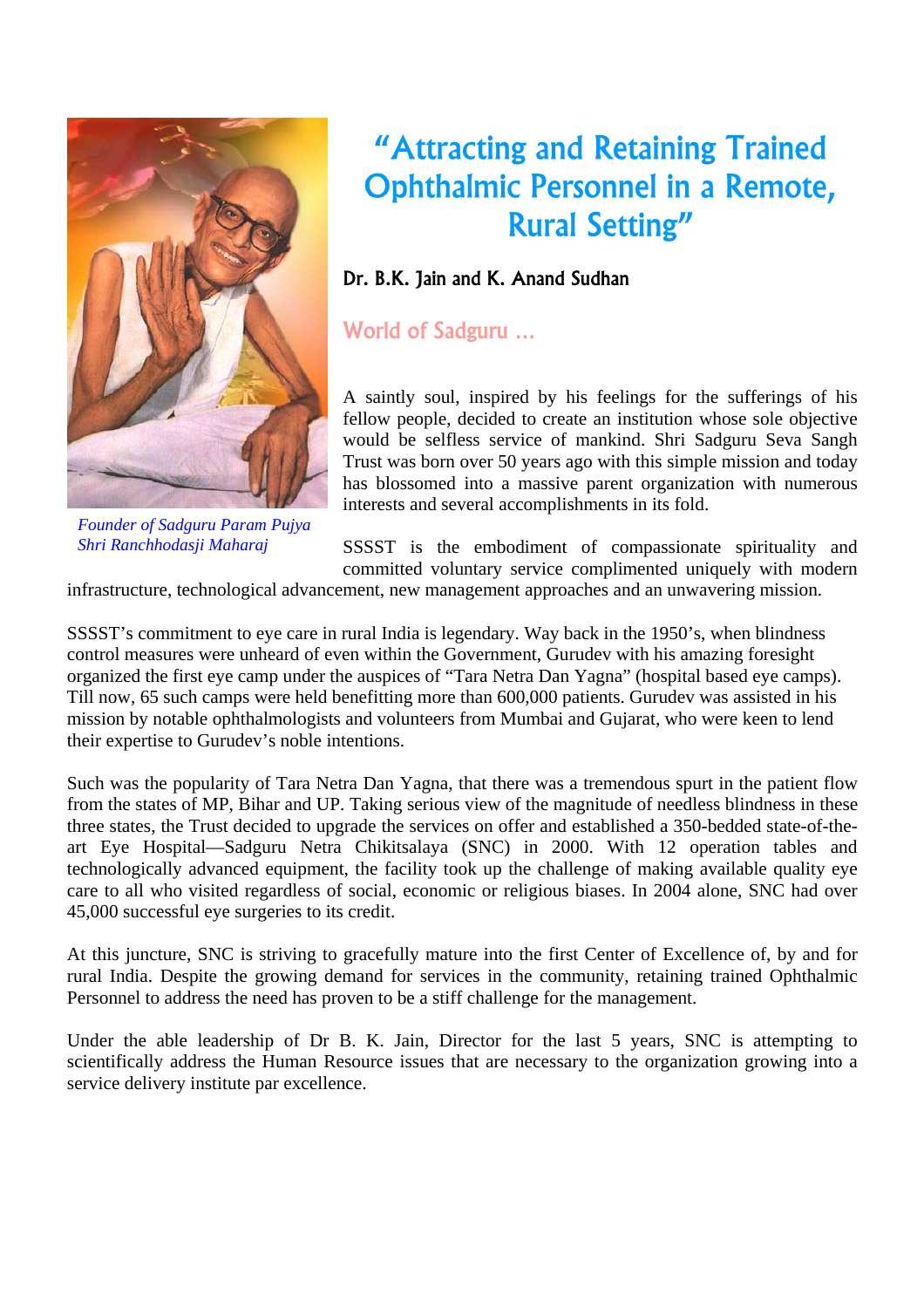## Pre intervention

In 2000, SNC consciously assessed the strengths and weaknesses of the organization vis-à-vis human resource. A major issue, which stared the management in the face, was of

#### ¶ Attracting and Retaining Trained Ophthalmic Personnel, which manifested itself in several ways.

- $\checkmark$  There was inconsistent, sporadic growth in the organization
- $\checkmark$  Difficulties were experienced in sustaining high quality of services
- $\checkmark$  Upgradation of existing systems and management practices was a challenge
- $\checkmark$  Introduction of speciality services apart from Cataract was proving difficult
- $\checkmark$  It was an uphill task addressing the growing patient load to the satisfaction of the organization with its meager human resources
- $\checkmark$  Patient satisfaction was marred due to lack in promptness of services
- 9 SNC lagged behind in technological advancements such as IOL implantations *(only 20% of the surgeries were IOL)* since the management hesitated sending the already meager staff out on trainings.
- $\checkmark$  The hospital was unable to generate the revenue it has full potential of generating

During the infancy stage of the Trusts eye care program, Dr. B.K. Jain had handled a major portion of the cataract-centered, clinical services offered by it. The average time of stay for any Resident Ophthalmologist during that period was 6 months to 1 year. Issues such as the rural location of the hospital, connectivity with other major towns, education for children, opportunities for entertainment etc prevented qualified ophthalmologists from seeking a career with the Trust's eye care program. Till 2002, almost 98% of the workload was taken up during the winter months when volunteer surgeons from Mumbai stepped in to augment the efforts of Dr Jain and a few fellow ophthalmologists.

The situation with paramedics was no better. Till 1999, 2-3 in house trained ophthalmic assistants handled refractions, A-Scan, keratometry and other preliminary diagnosis. These assistants also doubled up as OT nurses during surgeries. A separate set of personnel handled preoperative and postoperative procedures in the wards.

## Changes introduced

The SSSST management though wanted to improve its output and was willing to take a relook at its HR

policies, it was very clear about not wanting to deviate from *Gurudev's* principles of eye care as a service to mankind.

*"Problems are usually accompanied by Opportunities"*. In 1999, the Trust decided to introduce training for Nurses and Ophthalmic Assistants. On one hand, there were only one or two institutes which offered such trainings and so the courses became instantly popular and on the other, the Trust now had a cadre of professionals *trained in their own hospital environment keen to serve as full-time employees or interns within their dedicated eye and general hospital.*



. *Ophthalmic Assistants course started to cope up with the demand*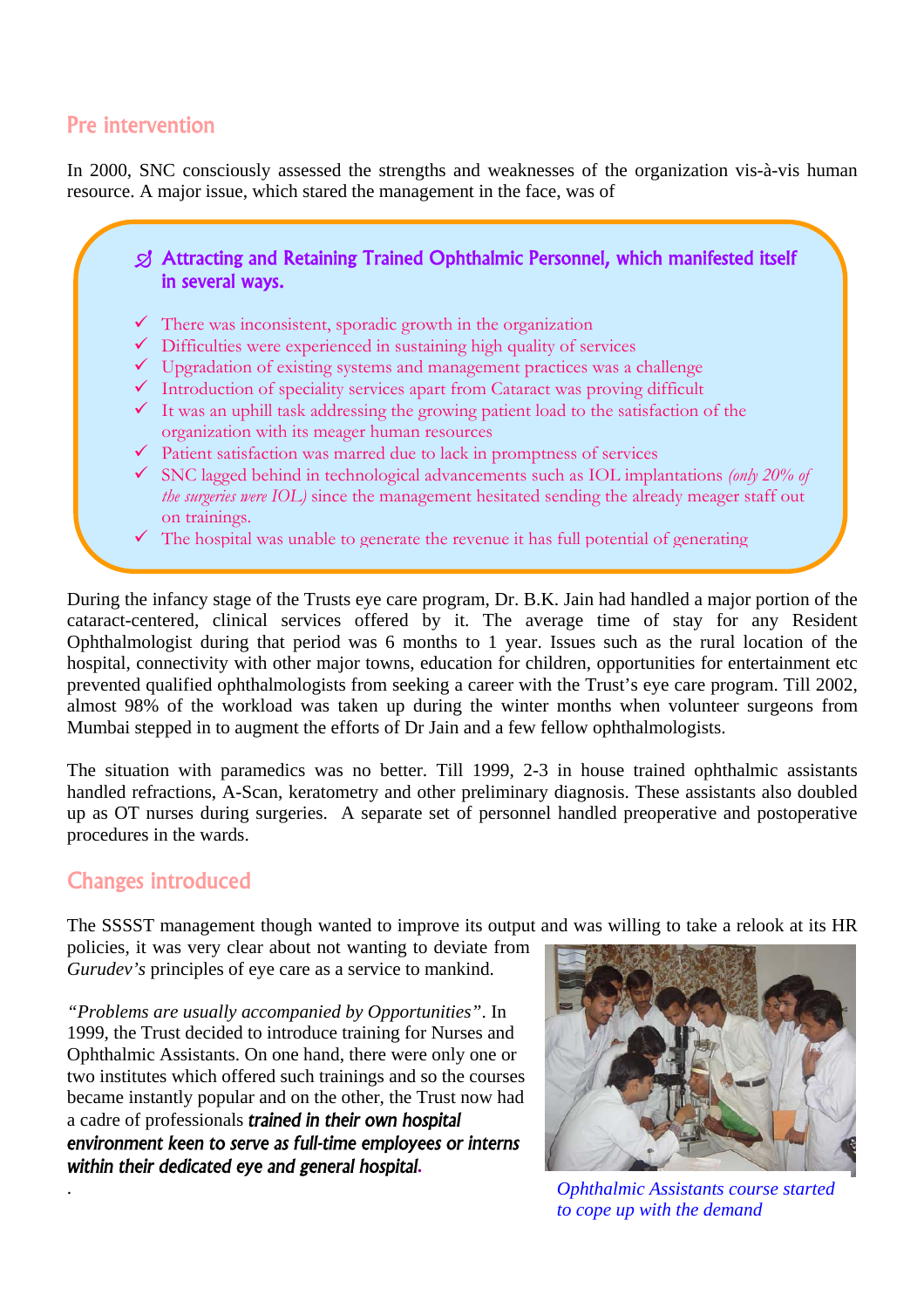In 2000, representatives from ORBIS, SEVA and AECS, Madurai visited SNC to conduct a needsassessment of the institute. The team suggested an exposure to the institutionalized practices of AECS that would support the development of a customized strategic plan for SNC to grow into a Centre of Excellence in rural India. Further to this, the senior management of the Trust attended a vision-building workshop at AECS, Madurai that helped them identify strategies for retention of human resources at the hospitals.

Modern management practices and new clinical goals like 100% IOL were the first steps taken by the management to ensure delivery of quality services, an attraction for Ophthalmologists keen to work in a progressive environment. Training programs were organized for two Ophthalmologists from SNC at Aravind to ensure compliance with the strategy of 100% IOL surgeries.

| <b>Appointment Protocol for Ophthalmologists at SNC</b> |                                                                                                                                               |
|---------------------------------------------------------|-----------------------------------------------------------------------------------------------------------------------------------------------|
| Qualification                                           | MD / MS / DNB / DOMS                                                                                                                          |
| Contract period                                         | 2 years                                                                                                                                       |
|                                                         | $1st$ year<br>General ophthalmology                                                                                                           |
| <b>Posting</b>                                          | $2nd$ year                                                                                                                                    |
|                                                         | $13 - 18$ months<br>Rotation posting (3 subspecialty) OR                                                                                      |
|                                                         | $13 - 18$ months<br>Training in one subspecialty                                                                                              |
| <b>OT Protocol</b>                                      | Observation in OT<br>$-2$ months                                                                                                              |
|                                                         | $-3^{rd}$ month onwards<br>$ECE + IOL$                                                                                                        |
|                                                         | $-7th$ months onwards<br><b>SICS</b>                                                                                                          |
|                                                         | - $19th$ month onwards (Minimum 50 cases)<br>Phaco                                                                                            |
| <b>Conferences</b>                                      | 2 (All India / State level) conference in 2 years if paper is accepted<br>otherwise one in 2 years                                            |
| <b>Other responsibility</b>                             | Training of Ophthalmologists, Ophthalmic Assistants, Health Workers<br>and other hospital staff.<br>Attending Outreach camp and Vision Centre |

The management designed a 2-year contract agreement for ophthalmologists keen to work at SNC with assurance of a comprehensive exposure to clinical and surgical management, community outreach camps, CMEs, academic growth coupled with hands on skill enhancement with world-class faculties from across the globe. Ophthalmologists were also encouraged to seek skill development in various sub-specialties of eye care.

Some of the Ophthalmologists who exhibited a willingness to work longer with the organization were provided short-term training opportunities in subspecialities like Occuloplasty, Glaucoma and Pediatric Ophthalmology. SNC has also offered long-term fellowships in cornea and Vitreo-retinal services to worthy candidates in lieu of a commitment of dedicated services for a period of 5 years.

This two-pronged strategy of skill enhancement from Institutes of World repute in lieu of committed services has put SNC on the path of delivering comprehensive eye



*Dr. Sharad Partani trained in Occuloplasty at Norwich Hospital* 

care services to the rural masses in the true spirit of a Center of Excellence.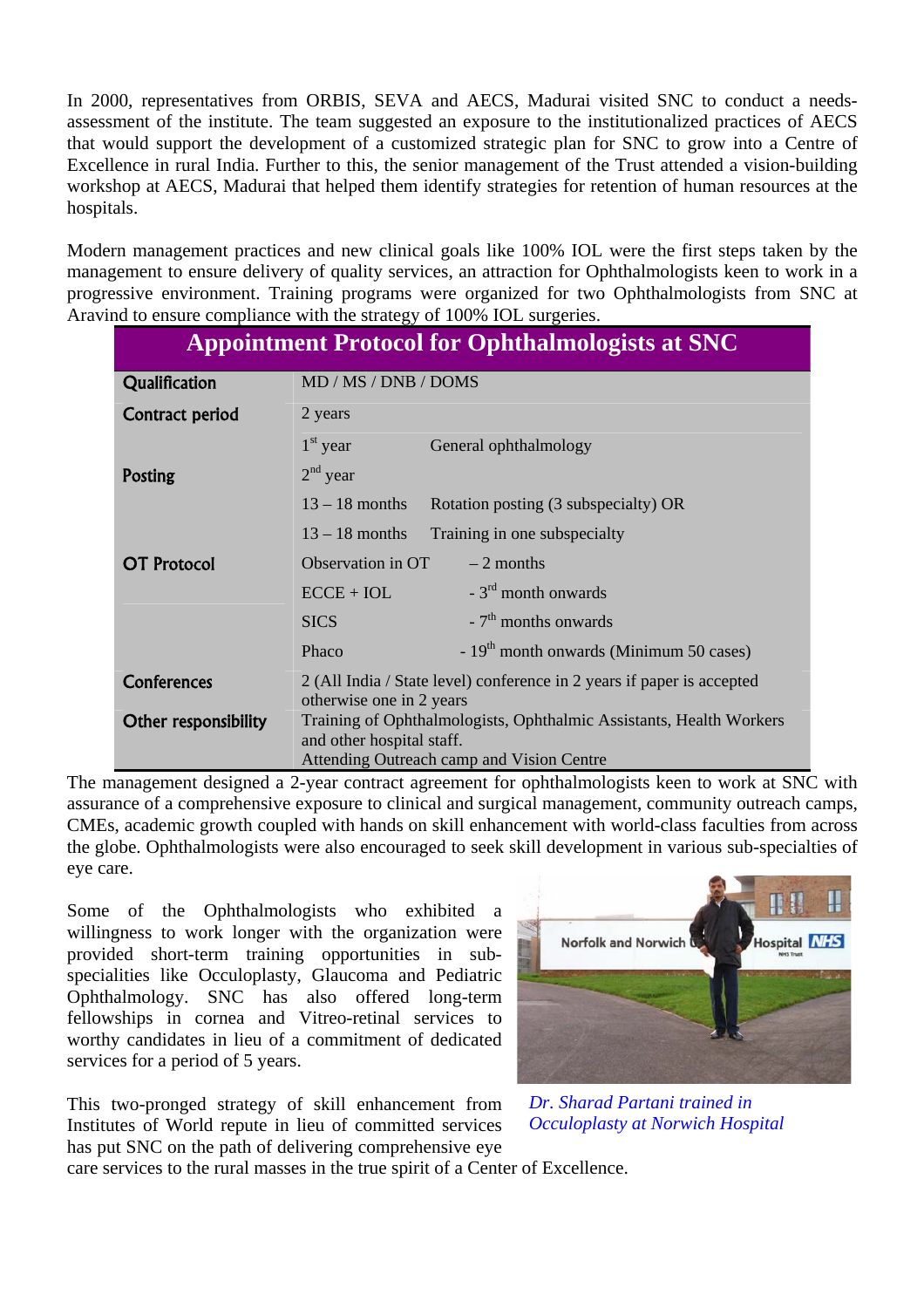## Outcome of Intervention

A comparative analysis of SNC outputs pre and post intervention and the subsequent achievements showcases the quantum of improvement in cost-recovery, number of surgeries achieved, percentage of non-IOL to IOL surgeries, rise in paying patients and the gradual increase in the uptake of cataract surgical services during summer months. The majority of these would still have been a dream were it not for the availability of skilled ophthalmic personnel, staff and a progressive management outlook.





*Dr. Rachael Jose, Deputy Director General (O) at SNC* 



The adoption of the new HR policies and retention strategies in 2002, triggered off a massive change in

the way the hospital was perceived by its human resource as well as various stakeholders. SNC is being recognized by the Government of India as a training centre for SICS, Pediatric Ophthalmology and Glaucoma programs. Several upcoming eye care hospitals use it as an appropriate case study for sustainable quality eye care service delivery in a rural environment. Recently, the President of India, Dr A P J Abdul Kalam visited the hospital on the first ever visit by a Head of State to the entire region and applauded SNC's model of community eye care.



*President of India Dr. A.P.J. Abdul Kalam visited Sadguru on October 6, 2005*